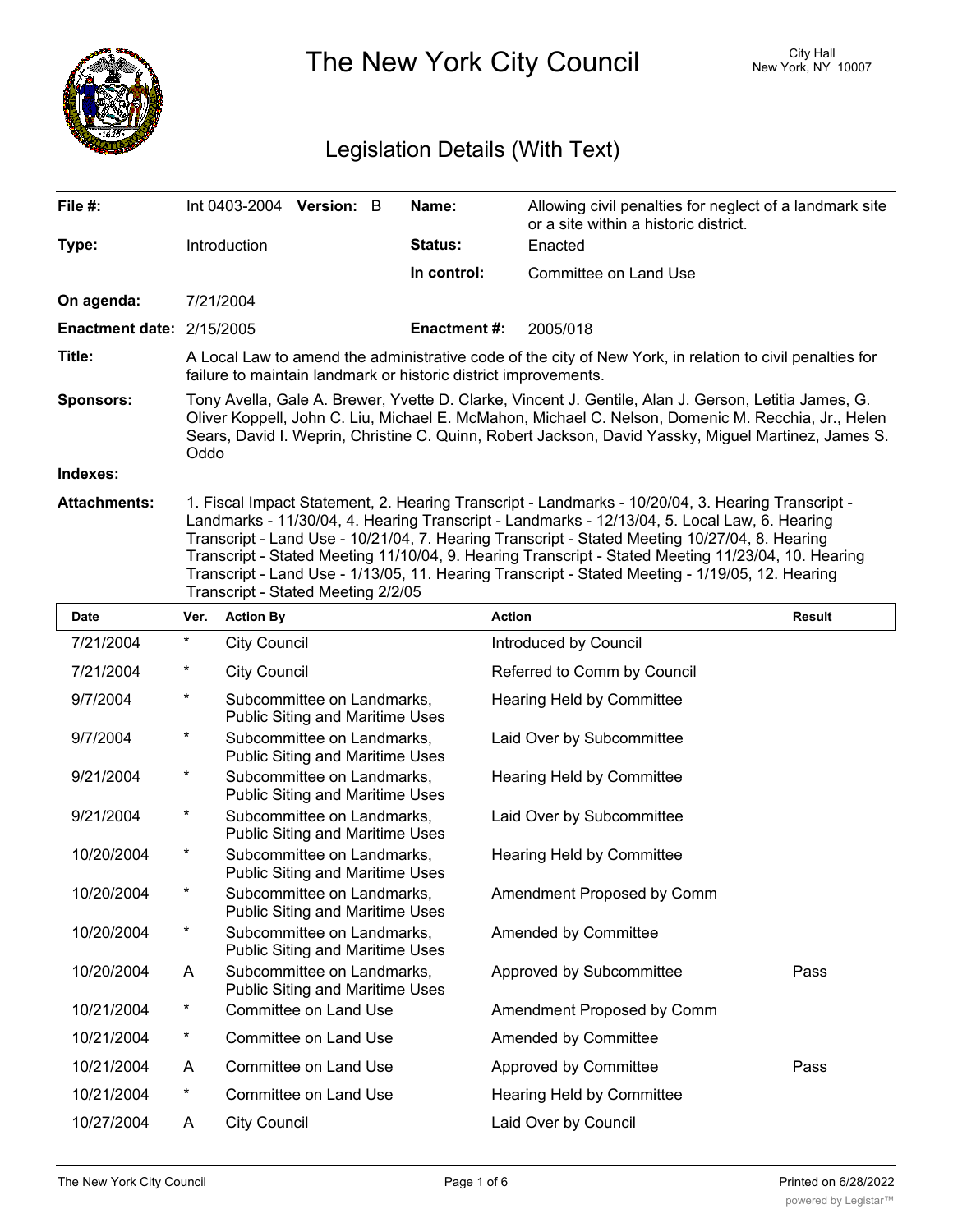#### **File #:** Int 0403-2004, **Version:** B

| 11/10/2004 | A                          | City Council                                                         | Laid Over by Council                |      |  |  |  |  |
|------------|----------------------------|----------------------------------------------------------------------|-------------------------------------|------|--|--|--|--|
| 11/23/2004 | A                          | <b>City Council</b>                                                  | Re-referred to Committee by Council |      |  |  |  |  |
| 11/30/2004 | A                          | Subcommittee on Landmarks,<br><b>Public Siting and Maritime Uses</b> | Hearing Held by Committee           |      |  |  |  |  |
| 11/30/2004 | A                          | Subcommittee on Landmarks,<br><b>Public Siting and Maritime Uses</b> | Laid Over by Subcommittee           |      |  |  |  |  |
| 12/13/2004 | A                          | Subcommittee on Landmarks,<br><b>Public Siting and Maritime Uses</b> | Hearing Held by Committee           |      |  |  |  |  |
| 12/13/2004 | A                          | Subcommittee on Landmarks,<br><b>Public Siting and Maritime Uses</b> | Laid Over by Subcommittee           |      |  |  |  |  |
| 1/13/2005  | A                          | Committee on Land Use                                                | Hearing Held by Committee           |      |  |  |  |  |
| 1/13/2005  | A                          | Committee on Land Use                                                | Amendment Proposed by Comm          |      |  |  |  |  |
| 1/13/2005  | A                          | Committee on Land Use                                                | Amended by Committee                |      |  |  |  |  |
| 1/13/2005  | B                          | Committee on Land Use                                                | Approved by Committee               | Pass |  |  |  |  |
| 1/19/2005  | B                          | City Council                                                         | Laid Over by Council                |      |  |  |  |  |
| 2/2/2005   | B                          | <b>City Council</b>                                                  | Approved by Council                 | Pass |  |  |  |  |
| 2/2/2005   | B                          | <b>City Council</b>                                                  | Sent to Mayor by Council            |      |  |  |  |  |
| 2/15/2005  | B                          | Mayor                                                                | Hearing Held by Mayor               |      |  |  |  |  |
| 2/15/2005  | B                          | Mayor                                                                | Signed Into Law by Mayor            |      |  |  |  |  |
| 2/16/2005  | B                          | <b>City Council</b>                                                  | Recved from Mayor by Council        |      |  |  |  |  |
|            | $\sqrt{2}$<br><b>T. XT</b> |                                                                      |                                     |      |  |  |  |  |

Int. No. 403-B

By Council Members Avella, Brewer, Clarke, Gentile, Gerson, James, Koppell, Liu, McMahon, Nelson, Recchia, Sears, Weprin, Quinn, Jackson, Yassky, Martinez and Oddo

A Local Law to amend the administrative code of the city of New York, in relation to civil penalties for failure to maintain landmark or historic district improvements.

## Be it enacted by the Council as follows:

§1. Paragraph 4 of subdivision x of section 25-302 of the administrative code of the city of New

York, as added by local law number 1 for the year 1998, is renumbered paragraph 2 and amended and a new paragraph 3 is added to read as follows:

(2) "Type B violation". [All other violations of this chapter, except for violations of section 25-

311 of this chapter.] Except as otherwise defined by the rules of the commission, the failure to maintain an improvement in a condition of good repair in violation of section 25-311 of this chapter, and where such

condition results or may result in significant deterioration of either a significant portion of the improvement or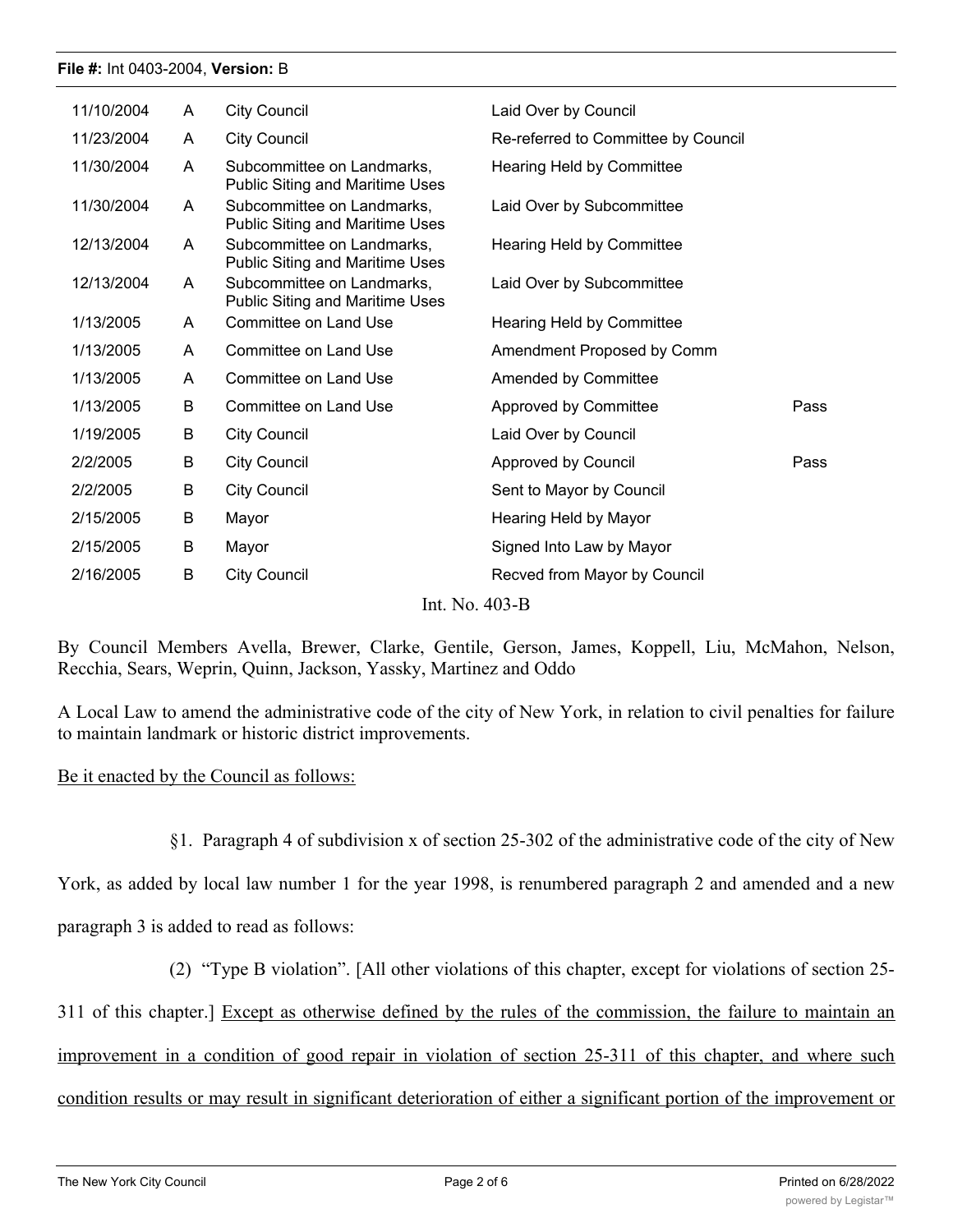a character-defining, protected, architectural feature of such improvement.

(a) For purposes of this subdivision, and without limiting the scope thereof, the term "significant deterioration" shall include the failure to maintain:

(i) the improvement in a structurally sound or reasonably water-tight condition; or

(ii) a character-defining, protected, architectural feature in a structurally sound or reasonably water-tight condition or otherwise failing to preserve the integral historic material of such feature.

(b) For purposes of this subdivision, the term "significant deterioration" shall not include:

(i) any condition that may permit some water penetration and/or evidence slight structural deterioration, unless such condition has existed over a period of time such that it has led or may reasonably lead to significant water penetration or structural damage to a significant part of a facade or roof; or

(ii) the failure to maintain a small part of a single, character-defining, protected, architectural feature or a small portion of the decorative, architectural features of the improvement taken as a whole.

(3) "Type C violation". All other violations of this chapter, except for violations of section 25- 311 of this chapter.

§2. Subdivision a of section 25-317.1 of the administrative code of the city of New York, as added by local law number 1 for the year 1998, is amended to read as follows:

a. Any person who violates any provision of sections 25-305 [or], 25-310 or 25-311 or subdivision c of section 25-317 of this chapter or any order issued by the chair with respect to such provisions shall be liable for a civil penalty which may be recovered by the corporation counsel in a civil action in any court of competent jurisdiction. Such civil penalty shall be determined as follows:

[1.] (1) The defendant shall be liable for a civil penalty of up to the fair market value of the improvement parcel, with or without the improvement, whichever is greater, where in violation of such provision or order:

(a) all or substantially all of an improvement on a landmark site or within a historic district has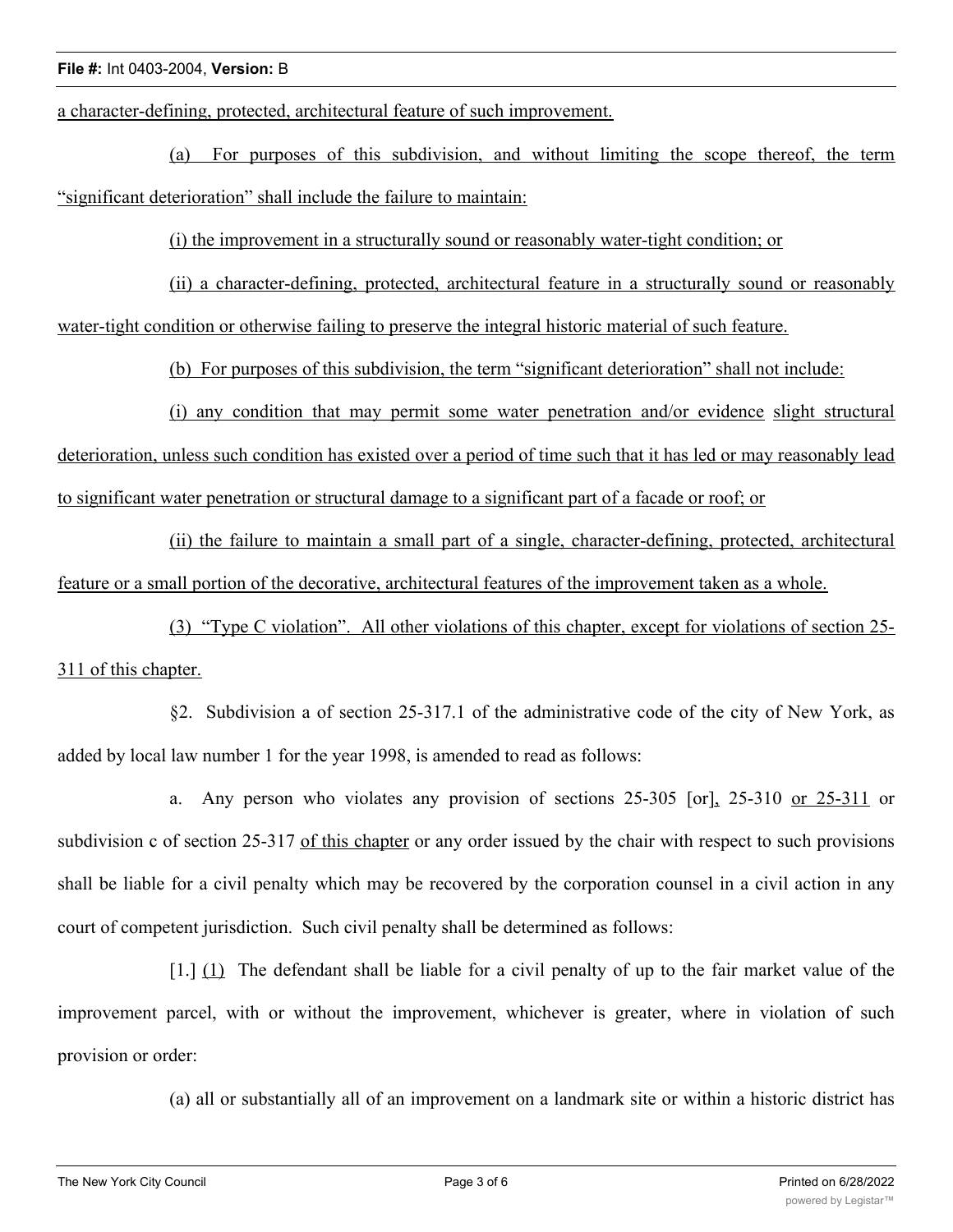## **File #:** Int 0403-2004, **Version:** B

been demolished;

(b) work has been performed or a condition created or maintained which significantly impairs the structural integrity of an improvement on a landmark site or within a historic district; [or]

(c) work has been performed or a condition created or maintained which results in the destruction, removal or significant alteration of more than fifty percent of the square footage of two facades of an improvement on a landmark site or within a historic district, including party and sidewalls; or

(d) the defendant has failed to take action to prevent any condition described in subparagraph a, b or c of this paragraph from occurring.

[2.] (2) Where, in violation of such provision or order, work is performed or a condition is created or maintained which results in the destruction, removal or significant alteration of a significant portion of the protected features identified in the designation report of an interior landmark, the defendant shall be liable for a civil penalty equal to two times the estimated cost of replicating the protected features that were demolished, removed or altered.

[3.] (3) All other violations. The defendant shall be liable for a civil penalty of not more than five thousand dollars.

[4.] (4) For the purposes of this subdivision, each day during which there exists any violation of the provisions of paragraph three of subdivision a of section 25-305 of this chapter or paragraph two of subdivision a of section 25-310 of this chapter <u>or subdivision a, b or c of section 25-311 of this chapter</u> or any order issued by the chair with respect to such provisions shall constitute a separate violation.

§3. The opening paragraph and paragraphs 1 and 2 of subdivision b of section 25-317.1 of the administrative code of the city of New York, as added by local law number 1 for the year 1998, are amended to read as follows:

b. In addition to or as an alternative to any of the remedies and penalties provided in this chapter, any person who violates any provision of sections 25-305 [or], 25-310 or 25-311 or subdivision c of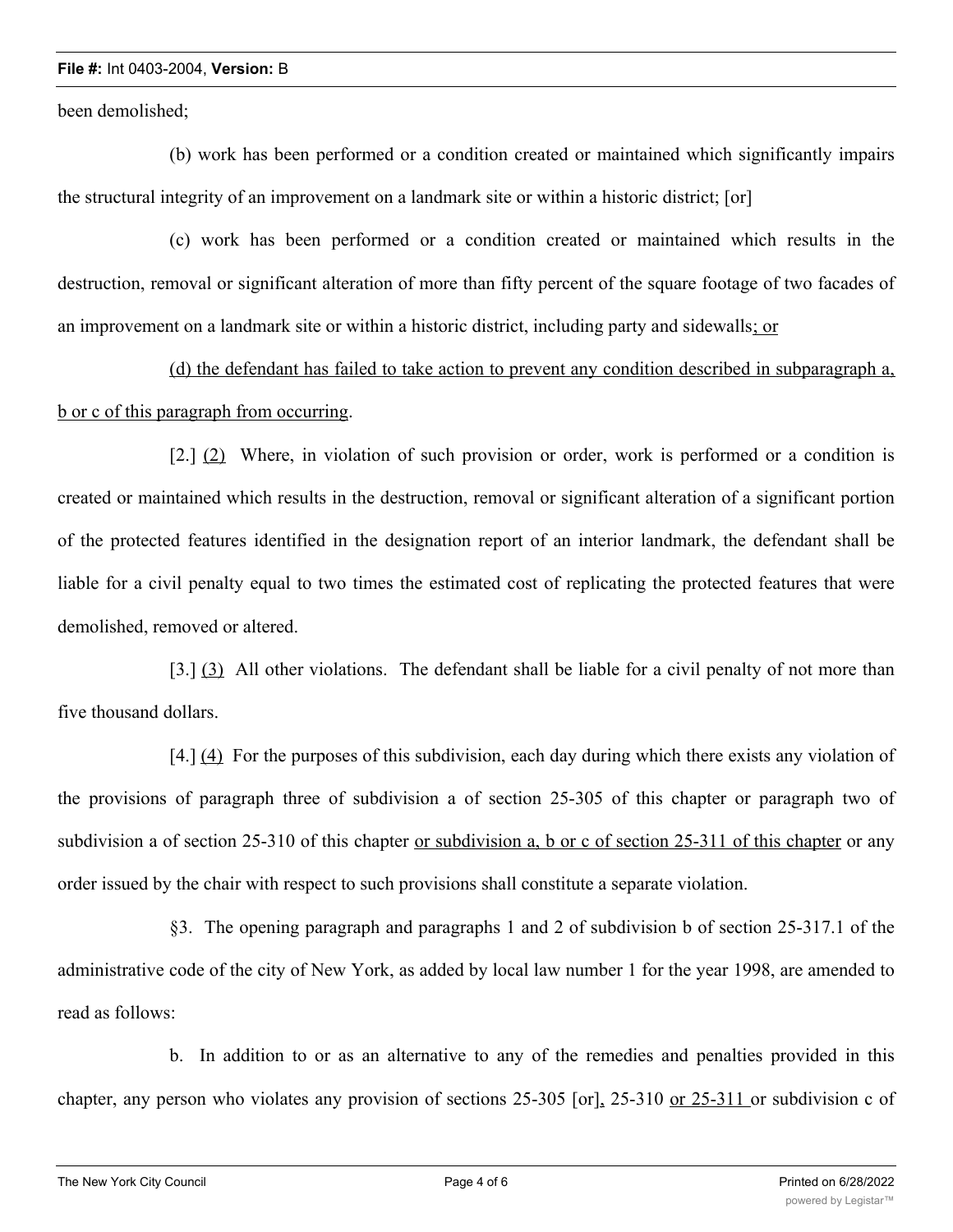section 25-317 of this chapter or any order issued by the chair with respect to such provisions shall be liable for a civil penalty which may be recovered in an administrative proceeding before the office of administrative trials and hearings, the environmental control board or other administrative tribunal having jurisdiction as hereinafter provided.

(1) An administrative proceeding for civil penalties shall be commenced by the service of a notice of violation in accordance with the applicable law and rules governing the procedures of the administrative tribunal before which the notice of violation is returnable or as otherwise provided by the rules of the commission. The notice of violation shall identify the allegedly illegal conditions or work with reasonable specificity. As used in this subdivision, the term "reasonable specificity" shall mean a description of work or conditions, reasonably described given the circumstances, sufficient to inform a reasonable person that (1) work has been or is being done without an appropriate approval from the commission, [or] (2) conditions have been created or are being maintained in violation of this chapter, or (3) there has been a failure to take action to prevent conditions that are in violation of this chapter. Such administrative tribunal shall have the power to impose civil penalties in accordance with this chapter. A judgment of an administrative tribunal imposing civil penalties may be enforced by the commencement of a civil action or proceeding in a court or as otherwise authorized by the applicable law governing the procedures of such administrative tribunal. Prior to serving a notice of violation, the chair shall serve a warning letter upon a respondent either personally or by mail in the manner provided by the rules of the commission. The warning letter shall inform the respondent that the chair believes the respondent has violated the provisions of this chapter, shall describe generally the allegedly illegal conditions and/or activities, shall warn the respondent that the law authorizes civil penalties for such violations, and shall provide the respondent with a grace period for removing or applying for a permit to legalize or otherwise address the allegedly illegal conditions. No such warning letter shall be required prior to the service of a notice of violation where (i) the subject violation is a second or subsequent offense, (ii) the subject violation is alleged to be an intentional violation, or (iii) the chair is seeking civil penalties for failure to